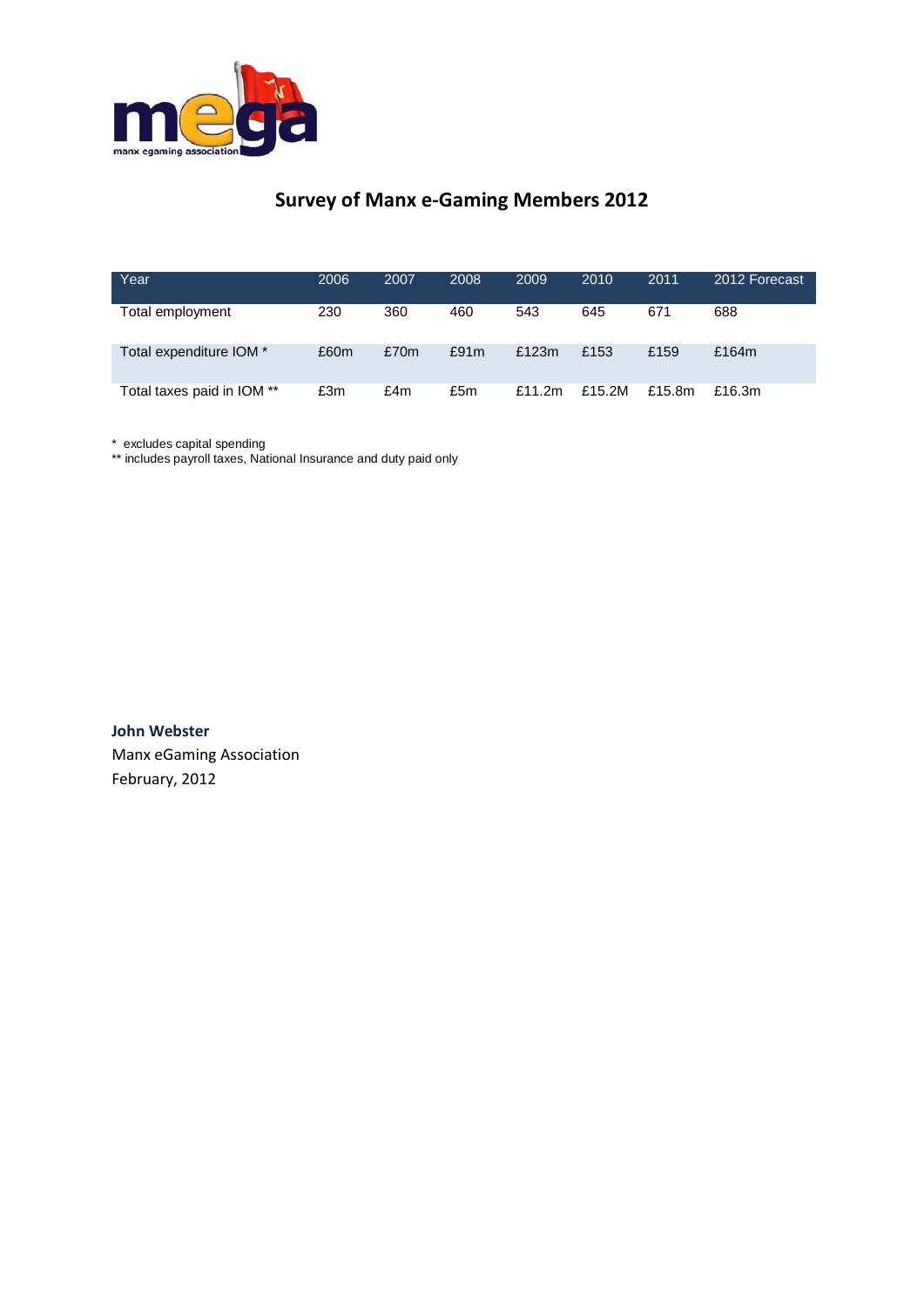

## **Survey of Manx e-Gaming Members 2012**

The Manx e-Gaming Association (MeGA) Survey has been conducted since 2006. In each of these years every member has given full co-operation providing us with seven years of consistent data for this important sector, which now contributes some 10% towards the Manx national income. MeGA members are to be applauded and thanked for this support because the data provided has become a valuable indicator both of how the industry is changing and the contribution that it makes to the Isle of Man's income and employment growth. Even more important, the detailed analysis of findings and the comments and suggestions made provide a valuable insight into how Government's economic strategy can best be tailored to encourage further growth in this and other industries that are compatible with the Island. The MeGA survey was conducted in conjunction with the Manx Business Connection (MBC) who carried out a survey conducted on behalf of the Isle of Man Government's Department of Economic Development into non-gaming companies that were believed to be involved in using e-business techniques.

It should be noted that while the sample of MeGA members has remained constant and therefore the base information is reliable, the information has been smoothed to take account of unusual fluctuations (such as exceptional one-off spending by a company) and there may be minor rounding or grossing-up errors for various reasons. It is not thought that these factors will have any material effect on the conclusions reached or suggestions made so readers should have a high level of confidence in the results.

The key factors to emerge from the 2012 MeGA Survey are:

- 1. E-gaming is now a mature industry, so the expected slowing of the rates of growth that were identified last year have materialised. In addition, the varied and complex regulatory regimes have made it difficult to access a number of markets which in any event are suffering depressed economic conditions. Actual numbers employed in 2011 were below those forecast (671 compared with 693) and levels of spending were also lower than forecast.
- 2. In addition to other spending typically capital expenditure has varied each year from around£5m to £10m.
- 3. The Isle of Man is home to the headquarters of companies in all the key sectors of e-gaming. MeGA membership includes the world's two largest software suppliers to the sector, the leading global hosting centre, a long-standing provider of online payment systems and one of the top providers of online poker services in the world. The fact that company headquarters are located on the Island is reassuring. Typically head offices of companies are less affected by economic downturns than are outposts, branches and subsidiaries; decisionmakers being keen to support their home jurisdiction. The useful strategic advice and comments that accompanied the survey were indicative of the fact that top-level decision makers are located on the Island.